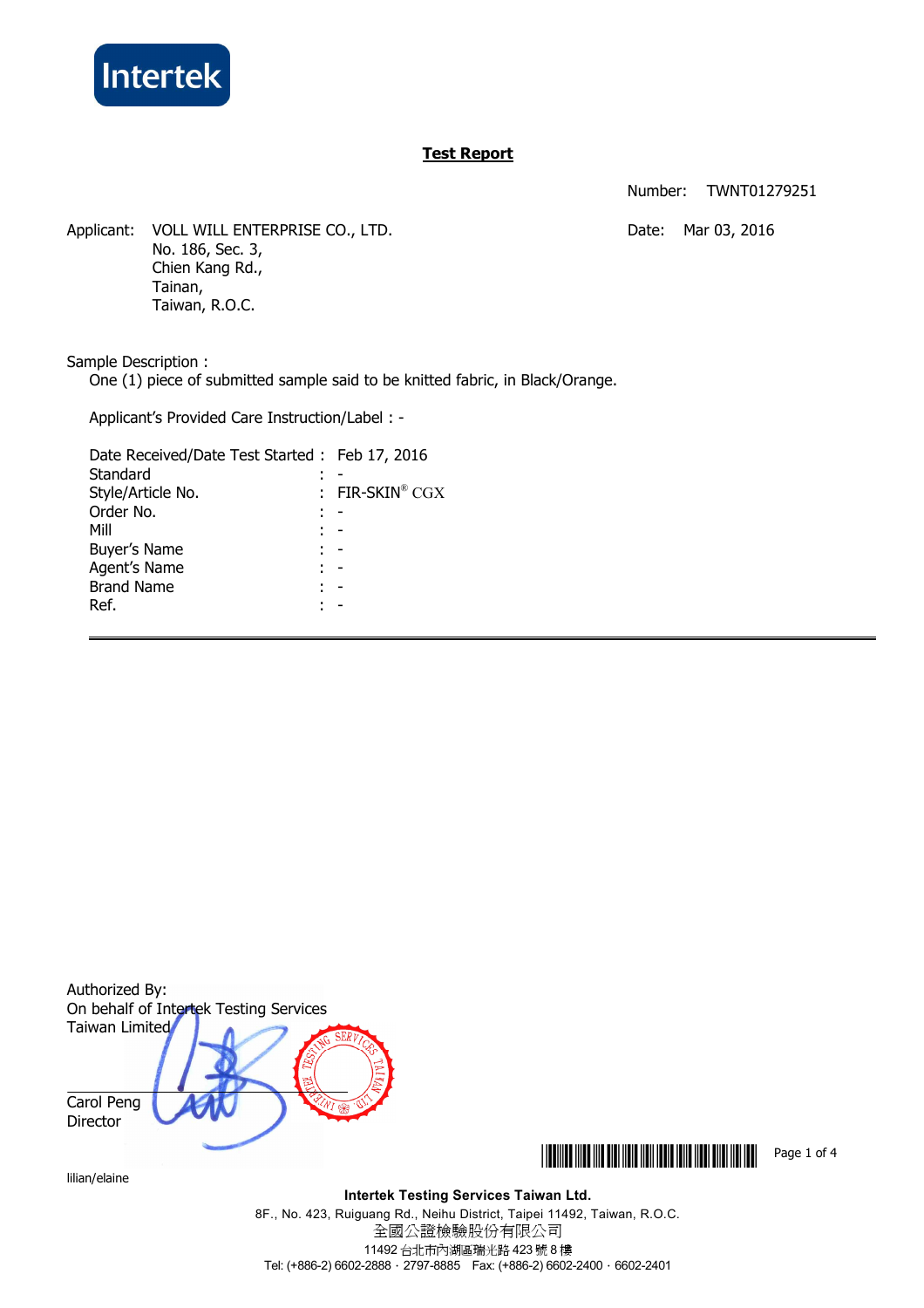

## **Test Report**

Number: TWNT01279251

Tests Conducted (As Requested By The Applicant)

1 Antibacterial Activity Test

As per AATCC test method 147-2011.

Test Organism : Staphylococcus aureus (ATCC 6538) Incubation Temperature : 37±2℃ Incubation Period : 18 - 24 Hours Agar Medium : Nutrient Agar Tested Sample Size : 25×50mm

Result : Orange

| <b>Test Organism</b>                 | Test Side                 | Result                                                                 |
|--------------------------------------|---------------------------|------------------------------------------------------------------------|
| Staphylococcus aureus<br>(ATCC 6538) | Obversed side<br>(Orange) | Inhibition of growth beneath the specimen only. Without<br>clear zone. |
|                                      | Reversed side<br>(Black)  | Inhibition of growth beneath the specimen only. Without<br>clear zone. |

### End of Report

This report is made solely on the basis of your instructions and/or information and materials supplied by you. It is not intended to be a recommendation for any particular course of action.<br>Intertek does not accept a duty connection with this report, in contract, tort, by statute or otherwise, except in the event of our gross negligence or wilful misconduct.

lilian/elaine



**Intertek Testing Services Taiwan Ltd.**

8F., No. 423, Ruiguang Rd., Neihu District, Taipei 11492, Taiwan, R.O.C. 全國公證檢驗股份有限公司 11492 台北市內湖區瑞光路 423 號 8 樓 Tel: (+886-2) 6602-2888 · 2797-8885 Fax: (+886-2) 6602-2400 · 6602-2401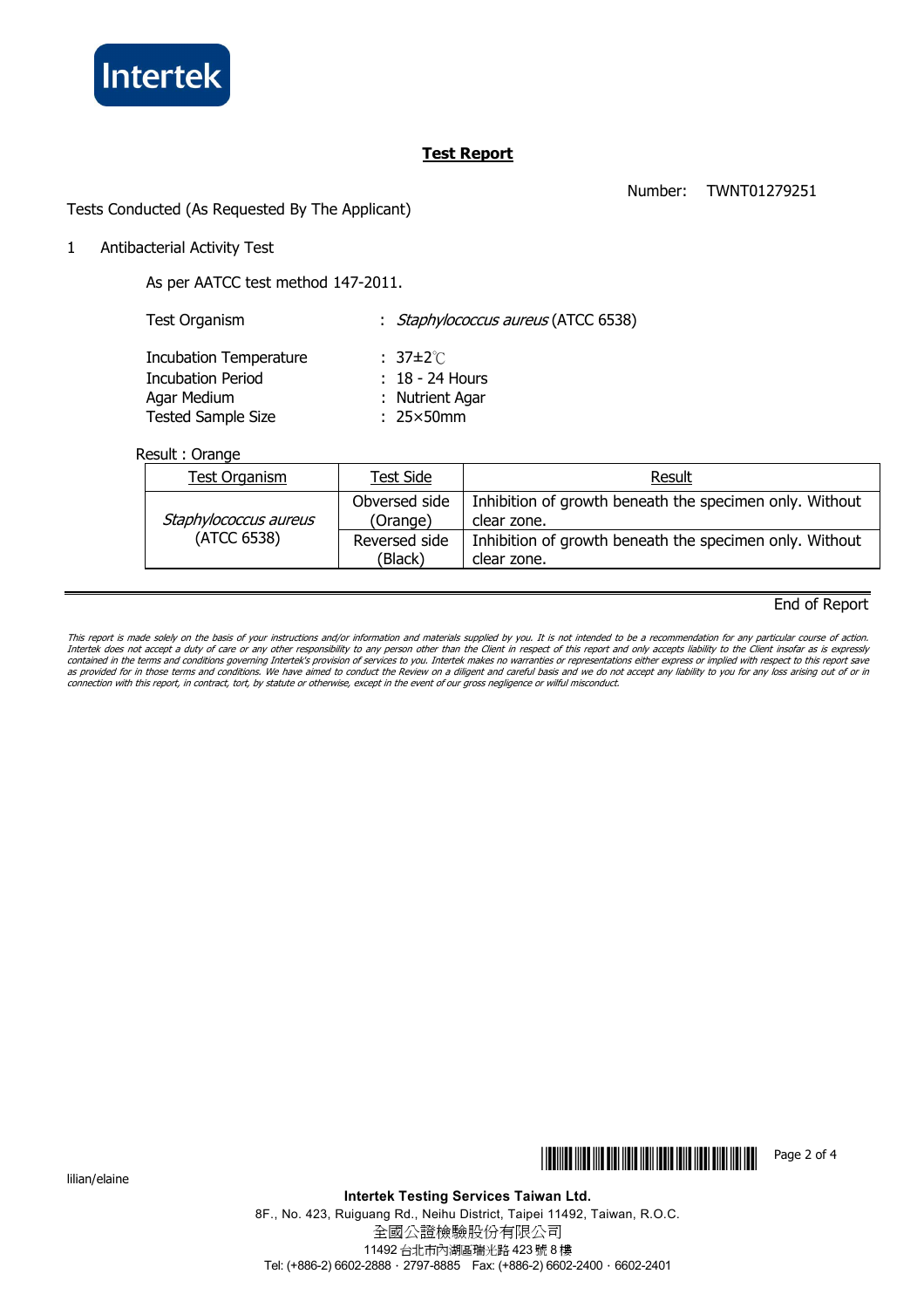

#### Number: TWNT01279251

#### TERMS AND CONDITIONS OF BUSINESS

- Intertek Testing Services Taiwan Ltd. (hereinafter "the Company") agrees to provide its services in accordance with and subject to the terms and conditions herein<br>contained (hereinafter "the Conditions"). The Conditions ma  $\overline{1}$ and no other action on the part of the Company or its employees or agents shall be construed as an acceptance of any other terms and conditions.
- The Company acts for the person or body from whom the request to provide its services has originated (hereinafter "the Principal"). No other party is entitled to give<br>instructions to the Company unless agreed by the Compan  $\overline{2}$
- All rights (including but not limited to copyright) in any test reports, surveys, certificates of inspection or other material produced by the Company in the course of 3 required in the company of the Company. The Principal shall not reproduce or make copies, publish or disclose the contents of any such material or extracts thereof to any third party without the Company. The Principal shal
- The Company undertakes to exercise due care and skill in the performance of its services and accepts responsibility only where such skill and care is not  $\overline{4}$  $4.1$ exercised
	- exercise.<br>The liability of the Company in respect of any claims for loss, damage or expense of whatsoever nature and howsoever arising in respect of any breach of<br>contract and/or any failure to exercise due skill and care  $42$ amount of the fee or commission payable in respect of the specific service required under the particular contract with the Company which gives rise to such diams provided however that the Company shall have no liability in respect of any claims for indirect or consequential loss including loss of profit and/or loss of profit and/or loss of profit and/or loss of profit and/or
	- $43$ The Company shall not in any event be liable for any loss or damage caused by delay in performance or non-performance or any of its services where the<br>same is occasioned by any cause whatsoever that is beyond the Company's
	- The Company will not be liable to the Principal for any loss or damage whatsoever sustained by the Principal as a result of any failure by the Company to  $44$
	- comply with any time estimate given by the Company relating to the provision of its services. [See clause 9.1] [See clause 9.2]<br>The Principal acknowledges that samples may be damaged or destroyed in the course of testing c  $\overline{AB}$
	- destruction of the samples subject to testing.<br>In the event that the Principal requests for the return of the samples, the Company shall not be responsible for any receiver any receiver darrage anomy in the samples prior t  $\overline{A}$  R Principal for the purpose of this Clause 4.6
- Frincipal of the purpose of this Clause 4.0.<br>Company shall contain statements of opinion made with due care within the limitation of the instructions received by the Company. The Company is under no<br>Company shall contain s  $\overline{5}$  $-51$ 
	- 52
	- For pre-shipment inspection or survey of goods, the Company's inspector shall perform the inspection or survey when goods are 100% completed, packed<br>and marked (unless oftenwise agreed between the Company and the Principal 5.3
	- $54$ in advance with the Company for the inspection and sampling of the bulk. In no circumstances shall the Company's responsibility extend beyond inspection, the company of the Principal to end in the samples actually drawn from the bulk and inspected, tested and surveyed by the Company and any inference to be drawn from the esults of such inspection or survey or testing shall
- $\mathbb{R}$ subcontractor
- Every officer, employee, agent or subcontractor of the Company shall have the benefit of the limitations of liability and the indemnities contained in the General<br>Conditions. So far as relates to such limitations and indem  $\overline{7}$ agent and trustee for every such person as aforesaid.
- If the requirements of the Principal necessitate the analysis of samples by the Principal or by any third party the Company will pass on the results of the analysis but 8 without responsibility for its accuracy. Where the Company is only able to witness an analysis by the Principal or by any third party the Company will provide<br>confirmation, if such be the case, that a correct sample has be The Principal will:  $\overline{a}$ 
	- $9.1$ ensure that instructions to the Company are given in due time and are accompanied by sufficient information to enable the required services to be performed
	- effectively,<br>accept that documents reflecting arrangements or agreements made between the Principal and any third party, or third party documents such as copies of<br>contracts of sale, letters of credit, bills of lading, etc  $9.2$
	- procure all necessary access for the Company's representatives to enable the required services to be performed effectively 9.3
	- supply, if required, any special equipment and personnel necessary for the performance of the required services.<br>ensure that all necessary measures are taken for safety and security of working conditions, sites and install 9.4  $9.5$
	- services:



Page 3 of 4

#### **Intertek Testing Services Taiwan Ltd.**

8F., No. 423, Ruiguang Rd., Neihu District, Taipei 11492, Taiwan, R.O.C. 全國公證檢驗股份有限公司 11492 台北市內湖區瑞光路 423號 8樓 Tel: (+886-2) 6602-2888 · 2797-8885 Fax: (+886-2) 6602-2400 · 6602-2401